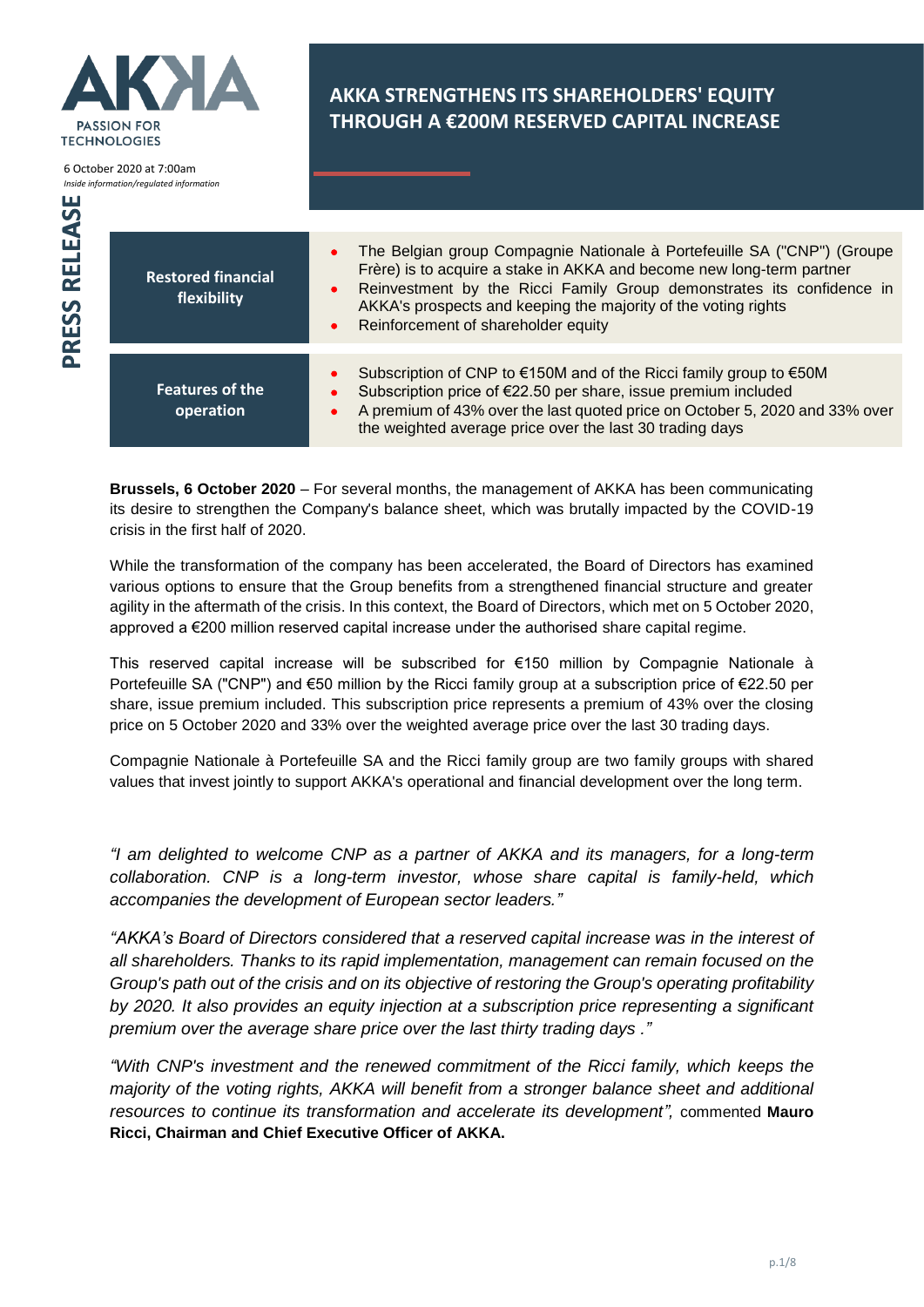

*"We are pleased to invest alongside the Ricci family group in AKKA, a major player in the engineering and digital sector in Europe that has demonstrated strong financial performance over the cycles. We share and wish to support the strategic vision of AKKA and its management, and are convinced that CNP Group has the necessary assets to support AKKA's operational and financial development to continue the work undertaken by AKKA and its shareholders for more than 35 years",* added **Xavier Le Clef, Chief Executive Officer of CNP S.A..**

Upon completion of the transaction, Compagnie Nationale à Portefeuille will hold 6,666,667 AKKA shares and voting rights, representing 21.4% of the share capital and 17.3% of voting rights respectively. The Ricci family group will hold 12,024,355 shares, or 38.5% of AKKA's share capital compared to 43.9%. It will hold 19,951,842 voting rights, or 51.9% of the total voting rights, compared to 59.9%.

The Ricci family group and Swilux S.A., an investment company wholly owned and controlled by Compagnie Nationale à Portefeuille, entered into a shareholders' agreement. Under the terms of this agreement, Compagnie Nationale à Portefeuille has the right to submit the appointment of a Director to the Board to the General Assembly for approval as well as various provisions that do not affect the conduct of day-to-day business. The Ricci family group will retain exclusive control of the AKKA Group.

## **Terms and conditions of the Capital Increase**

- Number of shares issued and amount of the offer: 8,888,889 shares will be issued for a gross amount of €200,000,002.50, including issue premium, corresponding to 39.8% of the Company's share capital and an issue price of €22.50 per share, including issue premium.
- Beneficiaries of the reserved offer, this reserved capital increase will be subscribed:
	- o up to €150M by Compagnie Nationale à Portefeuille SA through Swilux S.A., a Luxembourg holding company wholly owned and controlled by CNP and with net assets of c.€800M. CNP is one of the two pillars of the Frère Group, , an investment group with family assets exclusively controlled by members of the Frère family and with net assets of ~€5.5 billion; and
	- o up to €50M by the Ricci consortium bringing together certain members of the Ricci family (including their management companies): Mauro Ricci, Jean-Franck Ricci, Cécile Monnot, Benjamin Ricci, Charlotte Ricci, Nicolas Valtille (including his management company) and Nathalie Buhnemann (including her management company).
- Nature and characteristics of the new shares: The shares are of the same class as the Company's existing shares and bearing current dividend rights. The rights attached to these new shares will be identical to those attached to the Company's existing shares.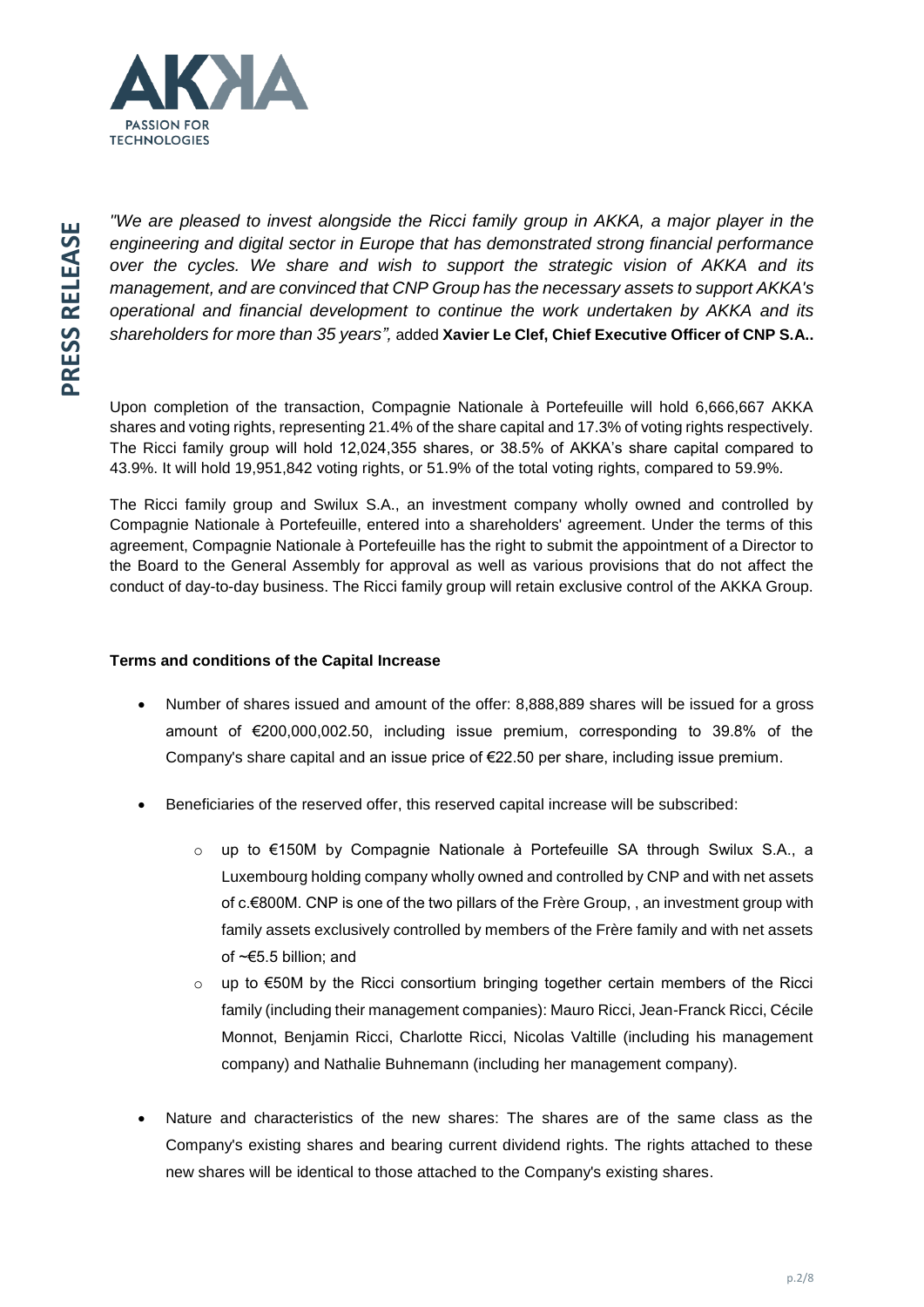

- Admission to trading of the new shares on Euronext Paris and Euronext Brussels will be on the same line as the existing AKKA TECHNOLOGIES shares (ISIN code FR0004180537), as soon as the prospectus mentioned below is published.
- Regulatory authorisations: The completion of this reserved capital increase is subject to certain customary regulatory authorisations.
- Indicative timetable for the Capital Increase: It is currently anticipated that the transaction will be completed by the end of the financial year 2020.
- Information for the public: The new shares will be admitted to trading only after publication of a prospectus approved by the Autorité des Services et Marchés Financiers (FSMA), and published within 90 days following the date of completion of the capital increase. The availability of the prospectus will be announced in due course.

The announcement required by the related party rules is set out in the appendix.

## **WARNING**

This press release, and the information contained herein, does not constitute, and shall not be deemed to constitute, an offer to the public to sell or subscribe, or the solicitation of an order to buy or subscribe, shares of AKKA Technologies SE in any country and is not intended to solicit the public interest in a public offering. The distribution of this press release may, in certain countries, be subject to specific regulations. Consequently, persons in such jurisdictions into which this press release is released, published or distributed must inform themselves and comply with such laws and regulations.

## **About CNP**

CNP is an investment firm founded by Mr. Albert Frère and exclusively controlled by the Frère family. CNP invests its permanent capital in European listed and private industry leaders and acts as an active partner to drive sustainable value creation alongside the founders, management and families it associates with. Together with GBL, CNP is one of the 2 pillars of Groupe Frère that manages net assets of approximately  $\epsilon$  5,5Bn. [www.cnp.be](http://www.cnp.be/)

**About AKKA**

AKKA is the European leader in engineering consulting and R&D services in the mobility segment. As an innovation accelerator for its clients, AKKA supports leading industry players in the automotive, aerospace, rail and life sciences sectors throughout the life cycle of their products with cutting edge digital technologies (AI, ADAS, IoT, Big Data, robotics, embedded computing, machine learning, etc.).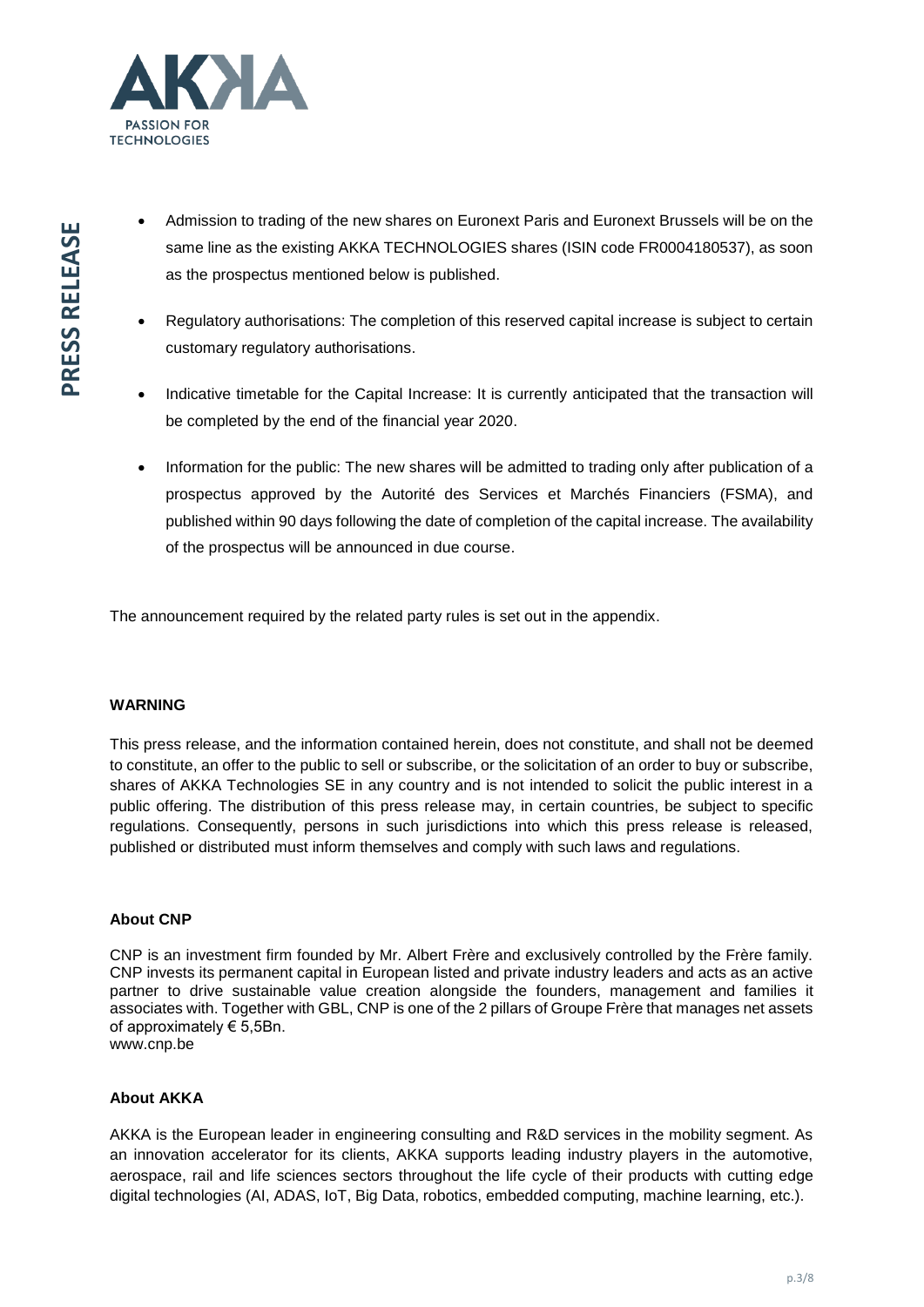

Founded in 1984, AKKA has a strong entrepreneurial culture and is pursuing its fast-paced growth and international development in line with its CLEAR 2022 strategic plan. With 22,000 employees, who are passionate about technology and dedicated to advancing the future of industry, the Group recorded revenues of €1.8 billion in 2019.

Following the completion of the friendly take-over bid of Data Respons launched in January 2020, AKKA now holds 100% of the company's shares; with the success of this operation, AKKA leverages the most comprehensive portfolio of digital solutions in Europe to harness the growing demand from its customers in the mobility sector.

AKKA Technologies is listed on Euronext Paris and Brussels – Segment A – ISIN code: FR0004180537.

For more information, please visit [www.akka-technologies.com](http://www.akka-technologies.com/) 

Follow us on: [twitter.com/AKKA\\_Tech](https://twitter.com/AKKA_Tech)

Suivez-nous sur [twitter.com/AKKA\\_Tech](https://twitter.com/AKKA_Tech)

**Next publication :** Q3 2020 revenues : Thursday 29 October 2020

# **CONTACT**

**Investor Relations** Stephanie Bia Group Communications & Investor Relations Director Tel: +33(0) 6 47 85 98 78 [stephanie.bia@akka.eu](mailto:stephanie.bia@akka.eu)

**FTI Consulting** akka@fticonsulting.com **Media Relations, France** Emily Oliver / Léa Truchetto Tel.: +33(0) 1 47 03 68 15

*Mauro Ricci, Chairman & Chief Executive Officer and* 

*Nathalie Buhnemann, Chief Financial officer, are pleased to invite you to a webcast dedicated to our reserved capital increase*

*Tuesday, October 6th, 2020 at 09:30 AM (CET)*

*To register & join the webcast please click* [here:](https://event.voiceboxer.com/event/5lm0ay/login)

**JOIN THE WEBINAR!**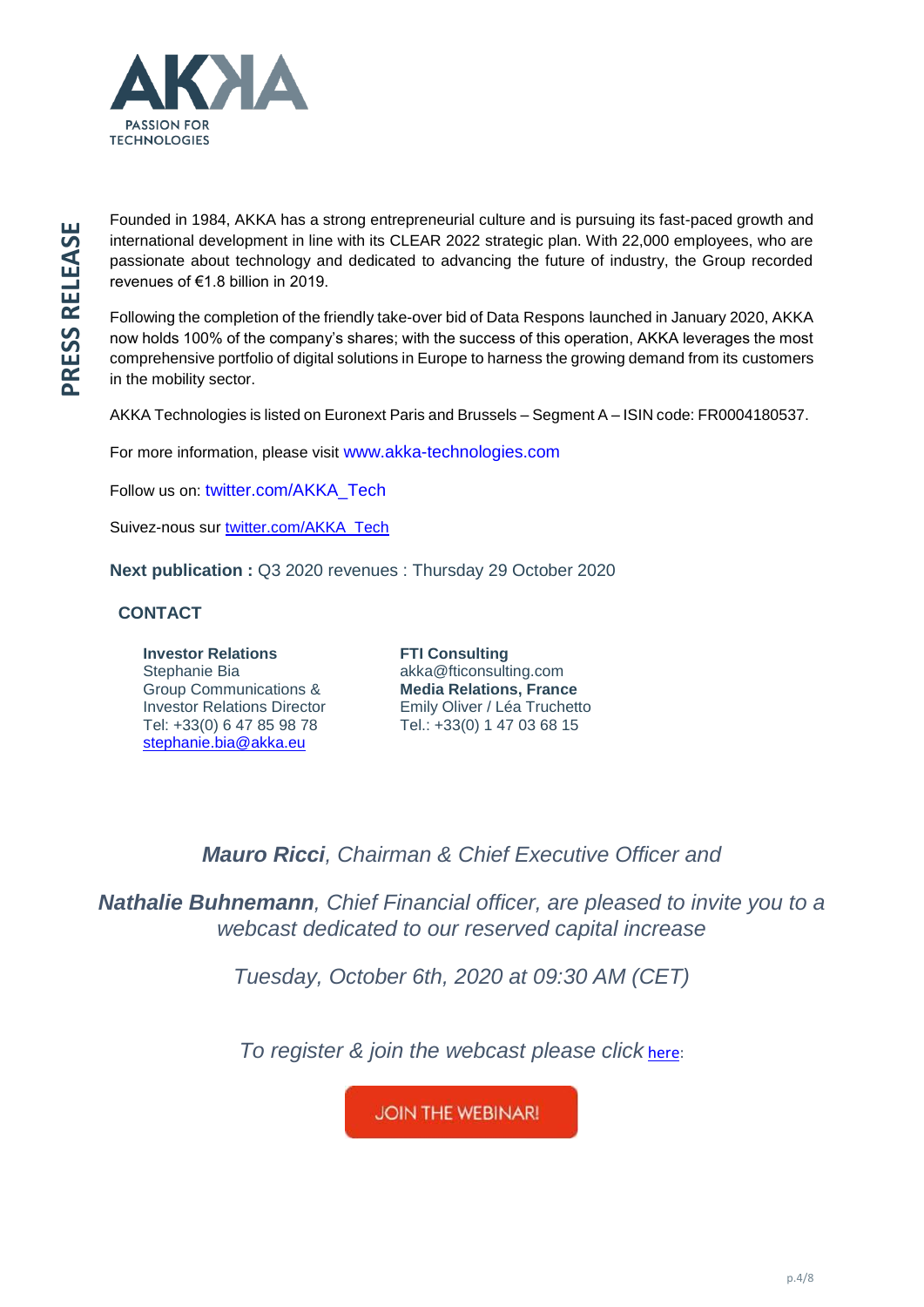

- THE WEBCAST WILL BE DELIVERED VIA THE VOICEBOXER PLATFORM:<br>
If you already have a VoiceBoxer account, click on the link to join the forgotten your password, simply renew your credentials <u>here</u>.<br>
First time users will • **If you already have a VoiceBoxer account**, click on the link to join the webinar. If you have forgotten your password, simply renew your credentials [here.](https://portal.voiceboxer.com/account/forgot)
	- **First time users** will receive their credentials automatically by email. Use them to access the webinar.

# **NEED TO KNOW!**

- For the best experience, use **Google Chrome** or **Mozilla Firefox** browser
- Before the conference, run a check of your settings here:<https://portal.voiceboxer.com/check>

*For any registration issues, please contac[t support@voiceboxer.com](mailto:support@voiceboxer.com) or contact [despina.tsani@akka.eu.](mailto:despina.tsani@akka.eu)*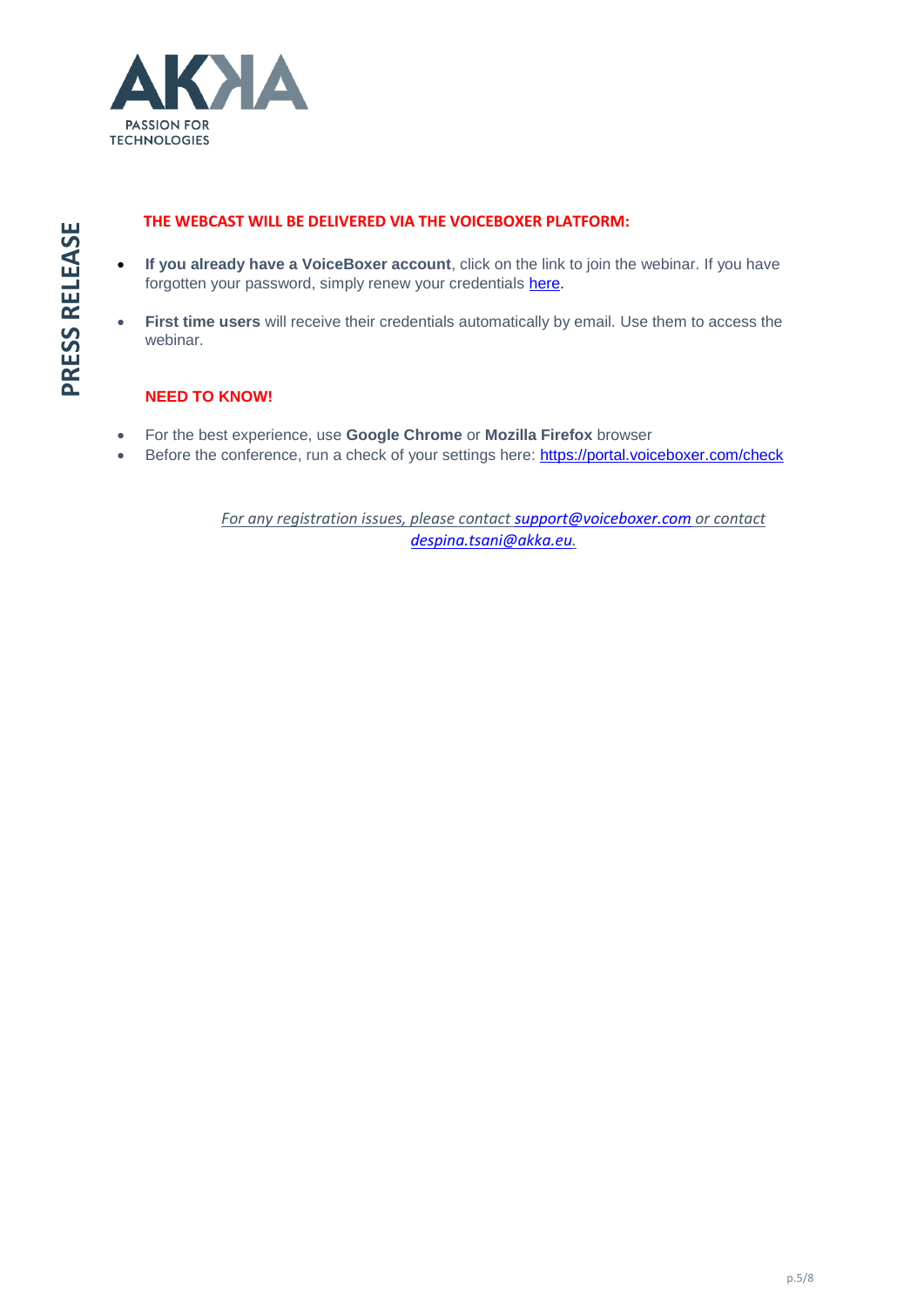

# **Appendix to the press release of 6 October 2020 - 07:00**

**Regulated information - Inside information**

## **AKKA TECHNOLOGIES**

Société européenne Avenue Louise 235 – 1050 Bruxelles Numéro d'entreprise : 0538.473.031 Registre des Personnes Morales de Bruxelles

# **Public announcement pursuant to article 7:97, §4/1 of the Companies Code and Associations relating to a related party transaction**

The Board of Directors of the Company held on 5 October 2020 decided to enter into a subscription agreement between (i) the Company, (ii) Swilux S.A., (iii) Swilux S.A. and (iv) the Company. (a subsidiary of Compagnie Nationale à Portefeuille SA (CNP)) and (iii) [Mauro Ricci, Jean-Franck Ricci, Cécile Monnot, Benjamin Ricci, Charlotte Ricci, Nicolas Valtille (including his management company) and Nathalie Buhnemann (including her management company) ("Ricci Family Group "). Swilux S.A. is not a related party to the Company. However, the members of the Ricci Family Group are related parties of the Company within the meaning of article 7:97 of the Belgian Code of Companies and Associations (the "Code").

In this context, the Board of Directors applied Article 7:97 of the Code, relating to decisions and transactions concerning a party related to the Company. This provision implies, among other things, the intervention of a committee of independent directors to give an opinion to the Board of Directors. The conclusions of this opinion are set out at the end of this communication.

In addition, this provision provides that when the decision or transaction involved a Director, he or she does not take part in the deliberations or vote of the Board of Directors. The Directors which are concerned are: Mauro Ricci, Jean-Franck Ricci, Nicolas Valtille, Charlotte Ricci and Cécile Monnot. These Directors are part of the "Ricci family group" concerted action and are parties to the subscription agreement (and the shareholders' agreement referred to below). These directors therefore did not participate in the deliberations or votes.

The Company has also applied Article 7:96 of the Code, relating to decisions in which one or more Directors have a direct or indirect interest of a proprietary nature that is opposed to the interest of the Company. This provision also provides that these Directors do not participate in the deliberation or voting. The Directors concerned are those indicated in the preceding paragraph.

The subscription agreement was signed on 5 October 2020. It contains a subscription undertaking on the part of Swilux S.A. and the Ricci Family Group. It also provides for representations and warranties on the part of these parties and the Company, sets the subscription amounts and determines the other terms and conditions of subscription.

The subscription agreement provides for a capital increase in the amount of €200,000,000, including the issue premium, through the issue of new ordinary shares (the "**Capital Increase**"), at the issue price of €22.50 per share, including the issue premium. This price is fixed. The new shares will be subscribed for by (i) the Ricci Family Group for €50,000,000 (including issue premium) and (ii) Swilux S.A. for € 150,000,000 (including issue premium).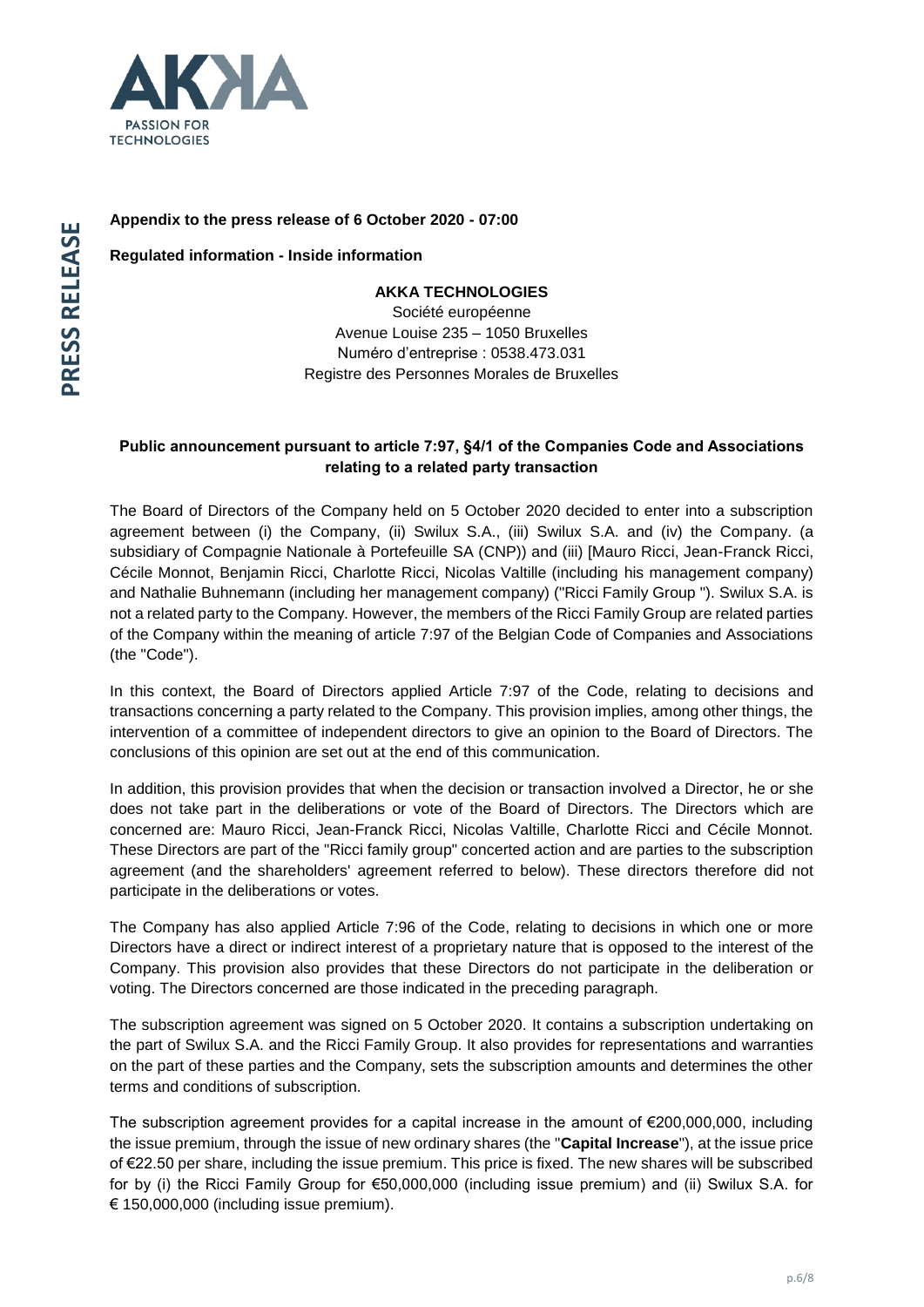

The Capital Increase will strengthen the Company's capital structure and improve its financial ratios. It will support and accelerate the Company's transformation and growth, including possible future external growth opportunities. In addition, it will enable the Company to attract a reputable investor, CNP.

The effective completion of the Capital Increase is subject to the receipt of customary regulatory approvals, as indicated in today's press release. The Capital Increase will take place within the framework of the authorised capital. It will necessarily imply a cancellation of the preferential subscription right of the existing shareholders in favour of these subscribers, who are specific persons. This will enable the new shares to be allotted to the subscribers in accordance with the subscription agreement.

The subscription price represents a premium of 43% over the closing price on 5 October 2020 and 33% over the weighted average price over the last 30 trading days. This subscription price is the result of a negotiation between the new investor, the Ricci Family Group and the Company. It is therefore a market price, to the extent that a party unrelated to the Company or the Ricci Family Group has intervened. Without the agreement of this independent party, the Capital Increase could not take place. The Subscription by the new investor is three times greater than that of the Ricci Family Group.

To the extent that the Subscription Agreement provides for a premium, existing shareholders who do not participate in the Capital Increase will see the economic value of their share portfolio increase as the premium paid by the Subscribers will benefit all shareholders.

In addition, the undertakings and representations and warranties of the Company resulting from the subscription agreement are in line with market practice and do not impose any excessive burden on the Company.

The conclusions of the opinion of the Committee of Independent Directors are as follows:

"*The Committee is of the opinion that the subscription by the Ricci Consortium in the context of the contemplated Capital Increase is in accordance with the interests of the Company, including the interests of the minority shareholders."*

*"The Committee is of the opinion that the subscription does not entail any disadvantage for the Company. In particular, the subscription is not manifestly abusive."*

*"The Committee therefore issues a favourable opinion on the subscription by the Ricci Consortium in the context of the Capital Increase."*

The Committee therefore delivered a favourable and unqualified opinion. The above constitutes the "decision" of the Committee within the meaning of the above-mentioned article 7:97. The Board of Directors followed the opinion of the Committee.

The auditor's assessment of the committee's opinion and the minutes of the board meeting is as follows:

*"Based on our limited review, conducted in accordance with IEMR 2410 "Limited review of interim financial information by the entity's independent auditor" and applicable standards of the "Institut des Réviseurs d'Entreprises / Instituut der Bedrijfsrevisoren", nothing has come to our attention that causes*  us to believe that the financial and accounting information contained in the minutes of the Board of *Directors' meeting of October 5, 2020 and in the report of the committee of independent directors in accordance with article 7: 97 of the Companies and Associations Code would contain significant inconsistencies with the information available to us in the context of our assignment.*